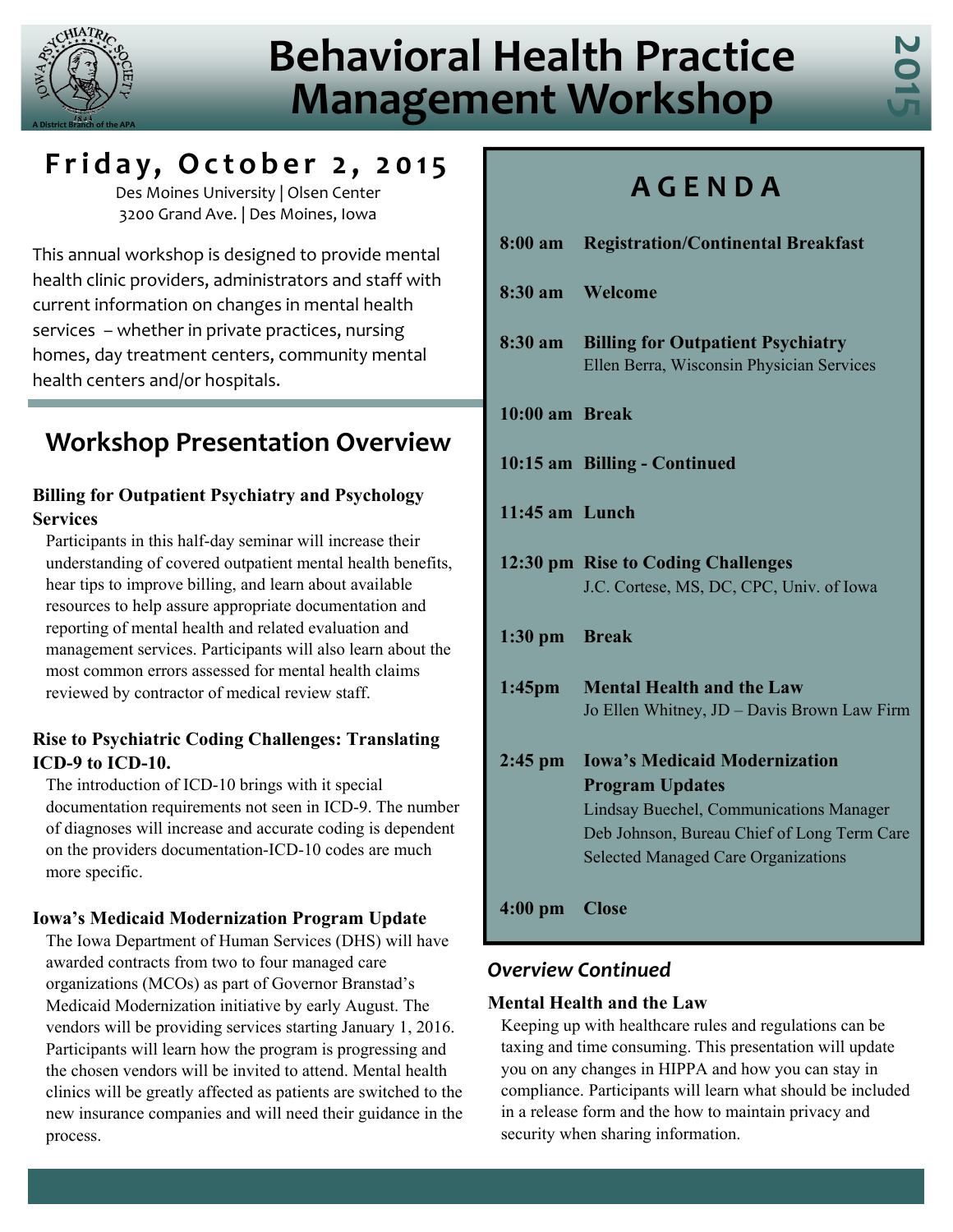**Ellen Berra** is a Senior Analyst with the Provider Outreach & Education (POE) department with Wisconsin Physicians Service (WPS) Medicare. She is the co‐chair of the WPS Medicare Provider Outreach & Education Advisory Group (POE AG). This group is responsible for identifying and assisting with the educational needs of the provider community. Ellen works with a number of provider organization partners to provide individualized education suited to the specific needs of the organization.

**J.C. Cortese, MS, DC, CPC**, has worked for the University of Iowa Hospital and Clinics, Department of Psychiatry, Coding Intelligence Division since 2012. She has a Doctor of Chiropractic degree from Northwestern Health Sciences University and a Master of Science from Vanderbilt University.

**JoEllen Whitney, JD**, is a senior shareholder of the Davis Brown Law Firm. She works extensively in the field of Healthcare Law, privacy and confidentiality issues for hospitals, clinics and small practices. Ms. Whitney works with clients on HIPAA, medical records privacy, security, record release and retention.

#### **GENERAL INFORMATION** ----------------

SPEAKERS -------------

Friday, October 2, 2015

 $201$ 

**Disclosure Policy**: Everyone in a position to control the content of this educational activity will disclose to attendees all relevant financial relationships with any commercial interest.

**Cancellations/Substitutions**: Substitutions welcome anytime via e‐mail‐ [iowapsych@qwestoffice.net](mailto:www.iowapsych.org?subject=Behavioral%20Health%20Practice%20Management%20Workshop%202015). A full refund will be given if received 10 or more business days prior to the program.

**Location**: Olsen Medical Education Center at Des Moines University. Go to the DMU website for a map and directions: <http://www.dmu.edu/about/campus/> Parking is free. If you get a ticket please disregard.

**Questions for Presenters:** Please submit questions for presenters on a separate sheet of paper and attach to the registration form or email the questions to **[iowapsych@qwestoffice.net](mailto:www.iowapsych.org?subject=Behavioral%20Health%20Practice%20Management%20Workshop%202015)**. Please identify yourself and the speaker if you have a specific question for them. Only questions submitted prior to the workshop will be addressed.

**Handouts:** Handouts will be available for download on the IPS website one week prior to the workshop. Go to: [www.iowapsych.org](http://www.iowapsych.org).

**Questions? Call Karen Loihl, IPS, 515‐633‐0341 or email: [iowapsych@qwestoffice.net](mailto:www.iowapsych.org?subject=Behavioral%20Health%20Practice%20Management%20Workshop%202015)**